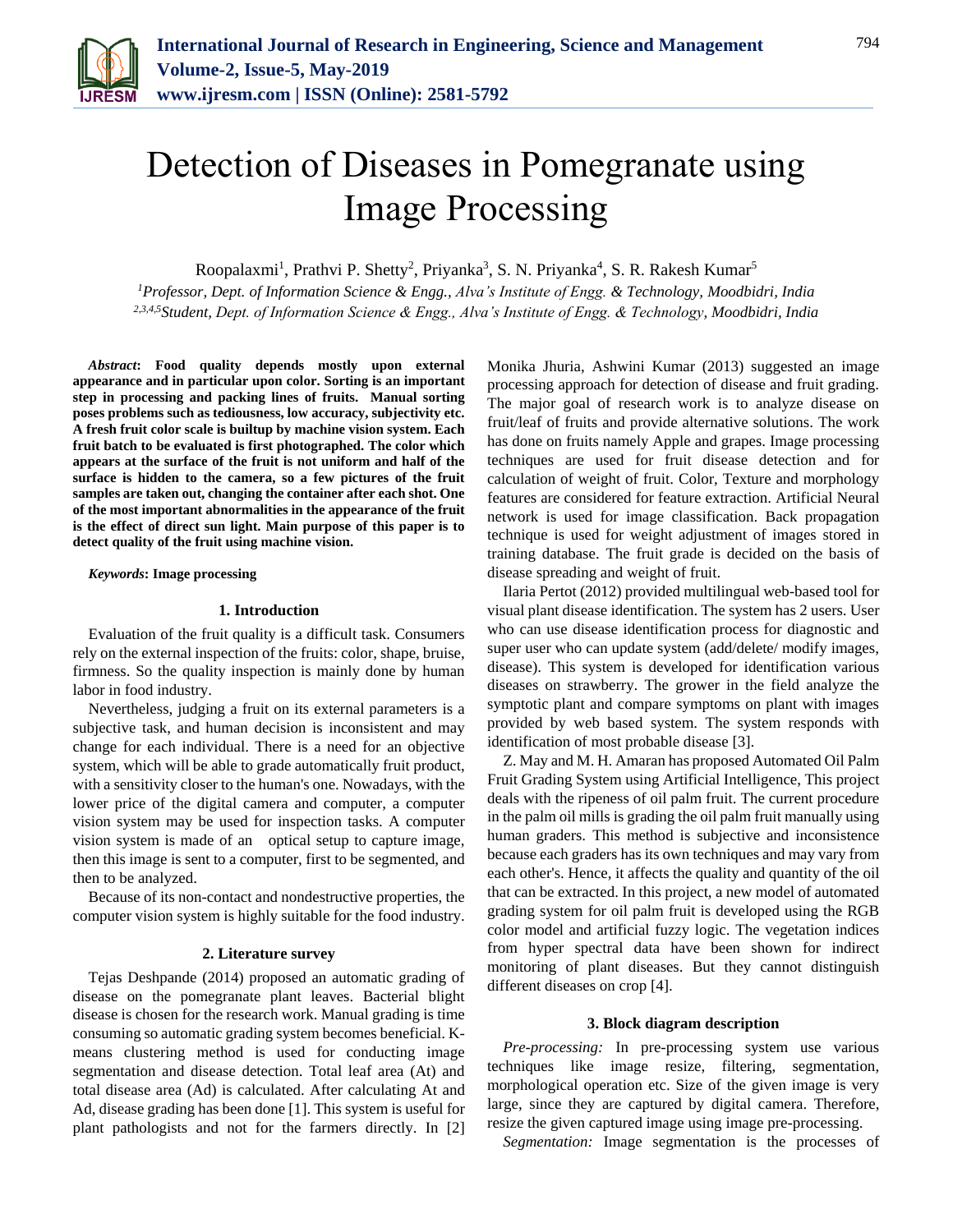

dividing on image into multiple parts. This is typically used to identify objects or other relevant information in digital images. In our project we use color based segmentation such as clustering, RGB, HSV, La\*b, YCbCr etc. The best performance in terms of segmentation error is achieved by the HSV and YCbCr.

*Feature Extraction:* The fruit are identified by the human being mainly by color, shape, and texture of the fruit. In the purposed system, for the extraction of feature we have used color, morphology, texture feature.

*Color:* A color is mostly used to compare images and is one of the most widely used visual features. For the representation of color of an image, we are used HSI (hue, saturation and intensity) color model. And for representation of the distribution of a color image, we are used color histogram. Here, we compute the color histogram for all image in dataset and save in database which will be used for comparison of query image with dataset image.

*Morphology:* For extracting image components, morphology tool is used. Description and representation of region shape such as boundary extraction can be done using extracted image component. Here, we used erosion dilation operation of morphology for obtaining the boundaries of images. After applying these operations, we subtract the eroded image from original image. Finally, we will extract shape vector from healthy fruit, by using morphology.

*Training and classification:* Once the features are extracted, next step is to classify the trained image and testing image using minimum distance classifier (MDC). After applying MDC, clusters will classify into two classes that is diseased and nondiseased.



Fig. 1. Basic steps for plant disease detection and classification

#### **4. Proposed methodology**

The proposed plant disease detection and classification system makes use of various image processing techniques. The proposed work is mainly divided into four steps namely image acquisition, image pre-processing, feature extraction and disease classification. The pictorial representation of the proposed approach.

Monica Jhuria et. al. considers color, texture and morphology as a feature for disease detection. They have found that morphological result gives better result than the other features.

Texture means how the color is distributed in the image, the roughness, hardness of the image. It can also be used for the detection of infected plant areas.

Detection and Classification K-propagation is a training method used for a multi-layer neural network. It is also called the generalized delta rule. It is a gradient descent method which minimizes the total squared error of the output computed by the net. Any neural network is expected to respond correctly to the input patterns that are used for training which is termed as memorization and it should respond reasonably to input that is similar to but not the same as the samples used for training which is called generalization. The training of a neural network by back propagation takes place in three stages as given below: a. Feed forward of the input pattern b. Calculation and Back propagation of the associated error c. Adjustments of the weights.



Fig. 2. Process to detect disease

*Feature extraction:* Feature extraction plays an important role for identification of an object. In many application of an object. In many application of image processing feature extraction is used. Color, texture, morphology, edges etc. are the features which can be used in plant disease detection.

## **5. Conclusion**

An image processing based solution is proposed for detection of pomegranate fruit disease. Bacterial blight disease is identified on pomegranate fruit and leaf. Once the disease is detected proper treatment can be suggested. The proposed system consists of preprocessing, segmentation, feature extraction, training and classification. The existing system providing the solution that are not directly to farmers. This system will provide immediate solution to farmers which is time saving and reduce loss of fruits due to disease. The main purpose of this paper is to improve the efficiency of automatic fruit disease detection system by adding Intent Search technique.

#### **References**

[1] H. Al-Hiary et.al., "Fast and Accurate Detection and Classification of Plant Diseases", International Journal of Computer Applications, Volume 17, No. 1, March 2011.